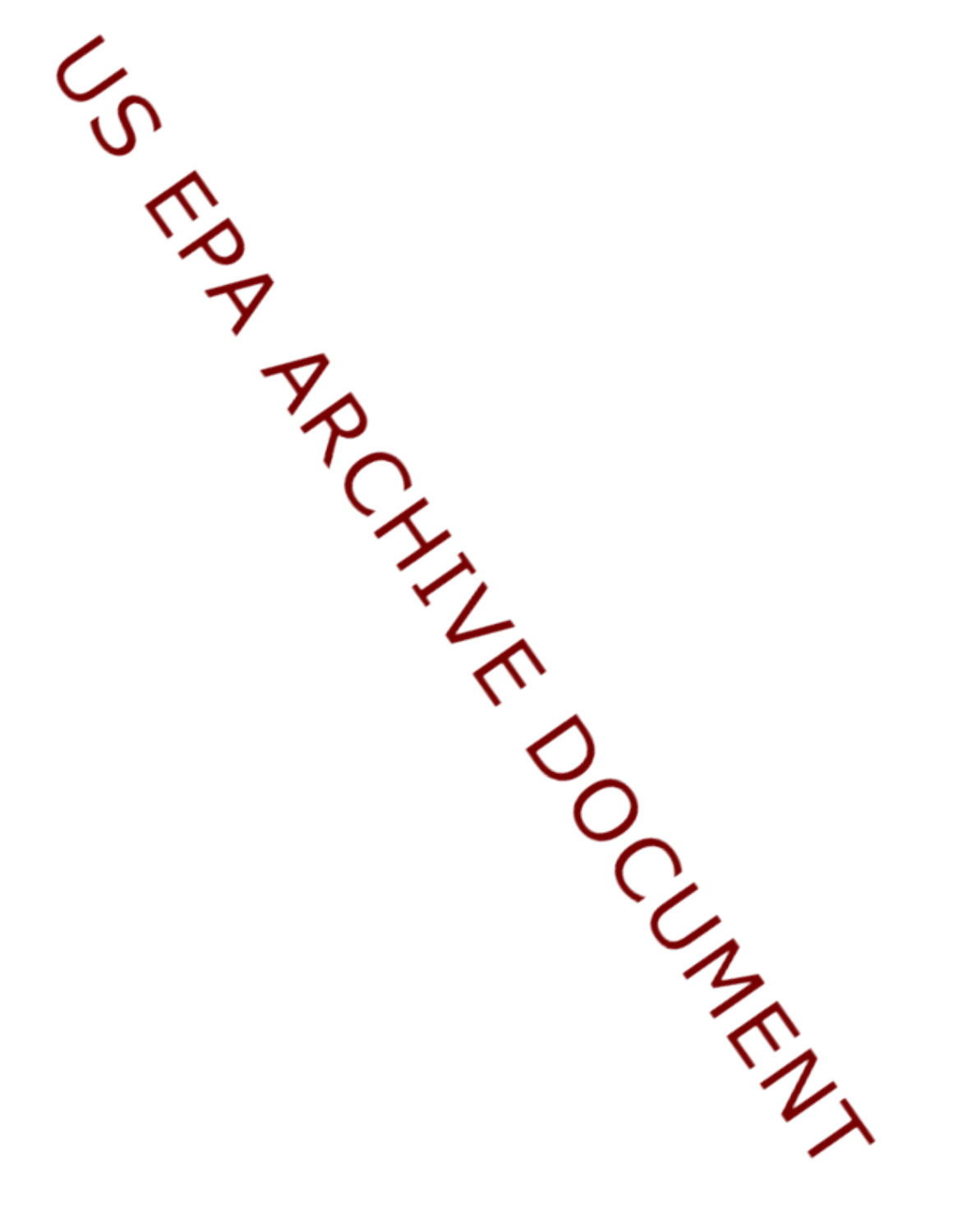# **"Superfund Sediment, Combined Sewer Overflow Discharges, Low Head Dams, and Urbanization Confound Existing Water Use Designations---A Kokomo, Indiana Case Study"**

by: Barton G. Jones, P.E. Senior Project Manager Strand Associates, Inc. 910 West Wingra Drive Madison, WI 53715 phone: (608) 251-4843 fax: (608) 251-8655 email: bart.jones@strand.com

#### **BACKGROUND:**

Kokomo Indiana has 30 Combined Sewer Overflows (CSOs) that discharge into three separate streams pursuant to a newly issued NPDES permit. Two of the water bodies into which the CSOs discharge contain approximately 20,000 linear feet of Superfund site contaminated sediment consisting mainly of heavy metals and organic chemicals. There are four low-head dams on the same two streams, all within the combined sewer service area. As a prerequisite to developing the CSO Long Term Control Plan (LTCP), the Indiana Department of Environmental Management (IDEM) required Kokomo to conduct a stream reach characterization and evaluation of each water body to: (1) assess the environmental impacts, if any, caused specifically by CSO discharges; (2) objectively establish a priority rank order by which CSOs will be addressed in the LTCP; and (3) to establish an in-situ baseline of the aquatic ecosystem utilizing physical, biological, and chemical metrics to assess the future efficacy of the LTCP.

#### METHODOLOGY:

The boundary limits of the contaminated sediment were not known, with precision, on either stream. Therefore, sediment vertical profile camera technology was utilized to provide quantitative data on the physical and biological components of the sediment surface and immediate subsurface sediment layers to define the boundaries of the contaminated sediemnt.

A Habitat Assessment was conducted utilizing the protocols identified in the "Methods for Habitat Assessment and Physiochemical Parameters"; USEPA/841-B-99-002, July 1999 document.

A multi-habitat Biological Community Sampling Survey was conducted in the spring and fall of 2001 at eight in-stream monitoring sites.

Water column chemistry samples at the eight sites were collected in both dry and wet weather and various CSO discharge samples were collected during CSO discharge events. Wet weather events were initiated whenever the first CSO discharged. Samples were subsequently collected at the CSO discharge locations and the eight in-stream sites at 4-hours, 8-hours; 12-hours and 24 hours after initiation of the event.